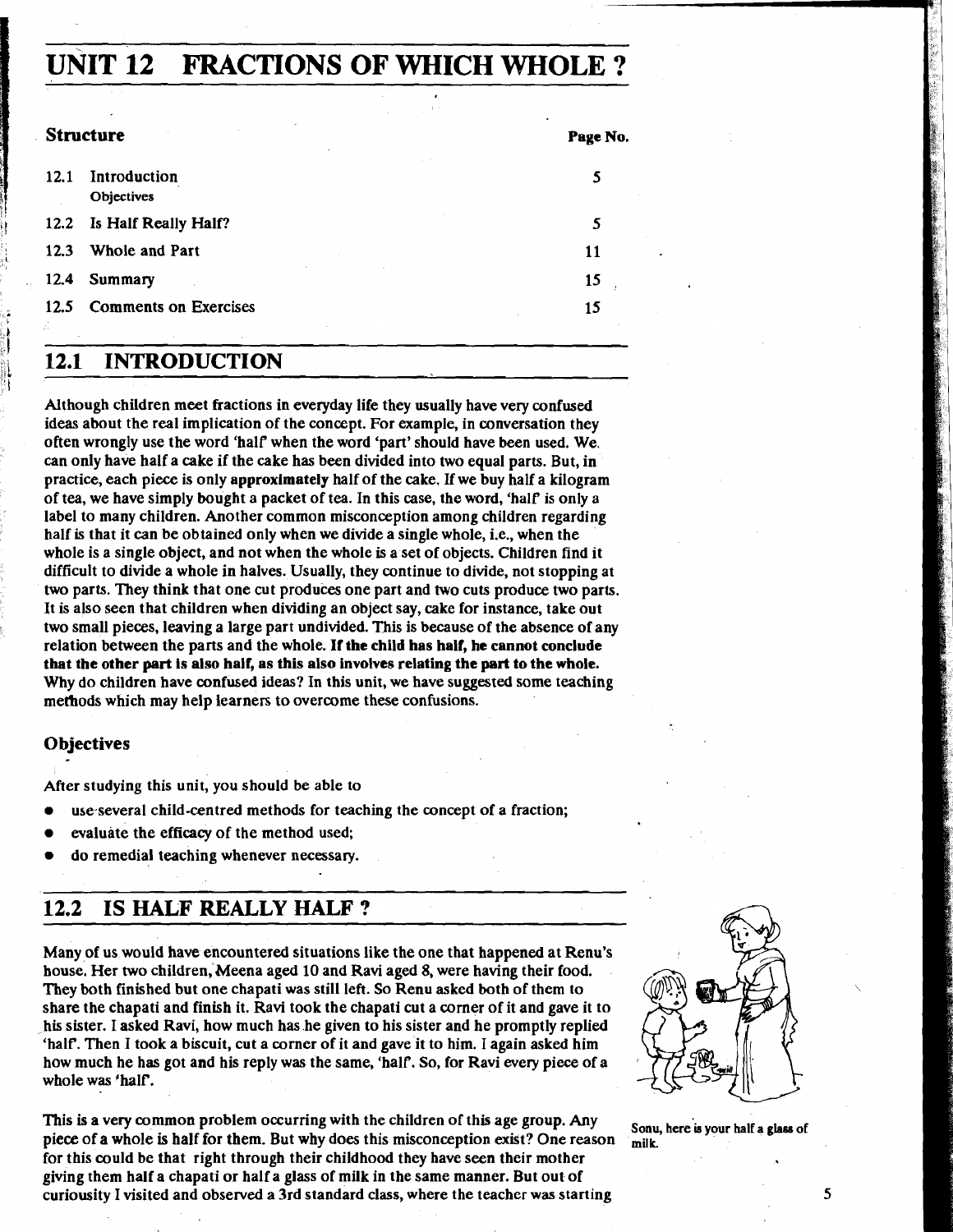**Fractions** to teach 'Fractions', using the NCERT book. The teacher drew various figures as in Fig. 1.



Fig.1

Then she asked the class, which of these figures were divided into two equal parts, and which were divided into four equal parts. The response of the class was quite good as most of the students came out with the correct answers.

Then she drew some more figures like those in Fig. 2.

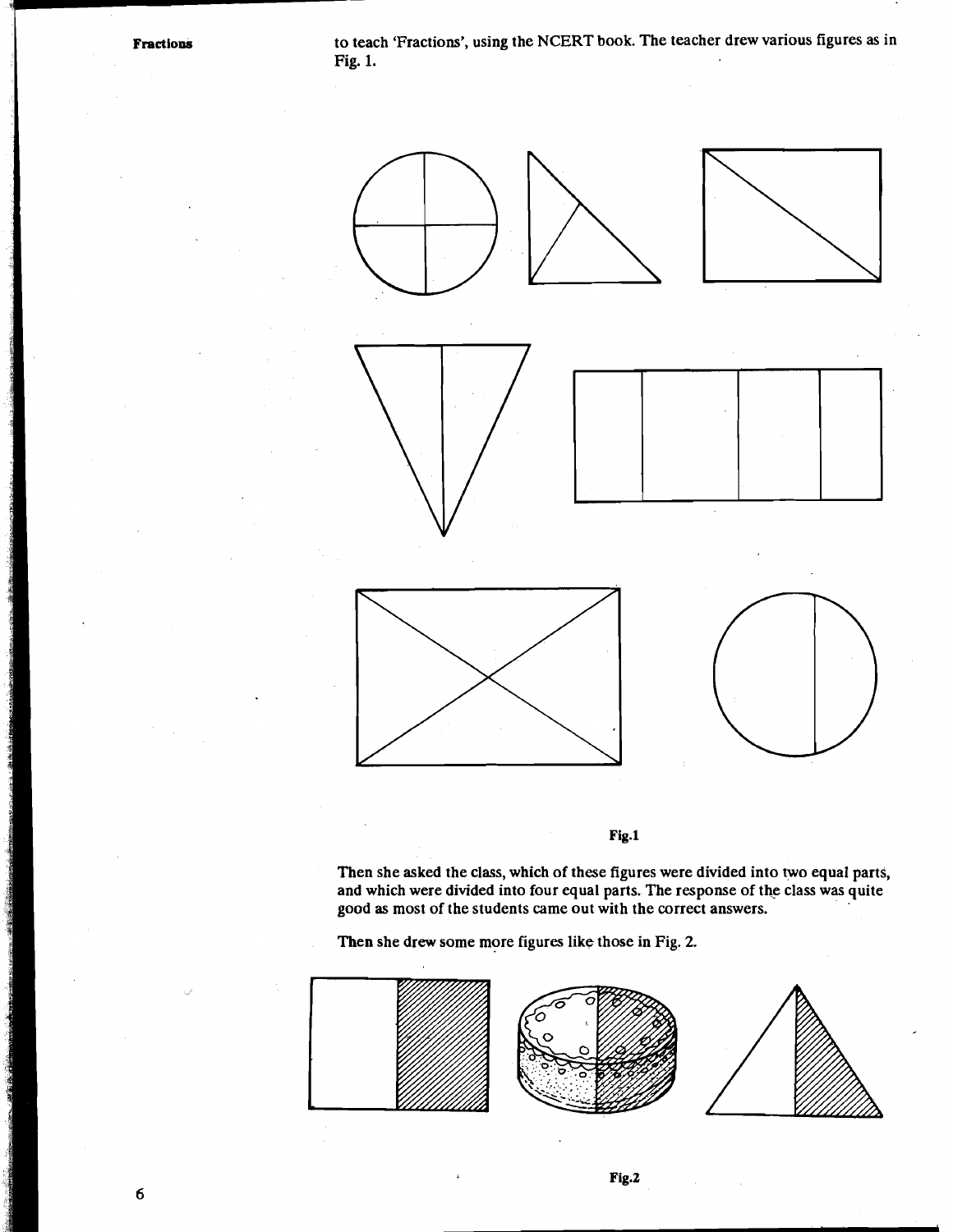Each figure was divided into two equal parts. One shaded and the other unshaded. **Fractions of Which Whole** ? She told everyone that each of these shaded and unshaded portions were one-half of the whole and we call each of these parts as 'one-half. Then she took one paper, folded it by bringing two opposite edges together and cut it into two equal pieces (see Fig.3).

7



#### **Fig.3**

She called two students and gave a piece each to both of them. Then she asked the whole class how much each of them had? The entire class answered 'one-halt'. Then she took both the pieces and put them one over the other to show that both the pieces were equal. In the same way she introduced the concept of one-fourth (or a quarter). Then she gave questions from the book to be done in the class and some questions for "Home work". The teacher looked quite satisfied. It appeared that she succeeded in doing whatever she intended doing. But I was a bit doubtful. I was not sure that the importance of having two equal parts for finding 'one-half' of any whole, really got through to the children. Also that these two equal parts **&n** be obtained in a number of ways, i.e., it is not always necessary to have the dividing line as a straight line.

I thought I would follow up my observations with some evaluation to gauge how much communication actually took place between the teacher and the learners. One of the children, Anita, was a daughter of a good friend of mine. A couple of days later I went to Anita's place. After a bit of casual conversation, I showed Anita five figures as shown in Fig 4.

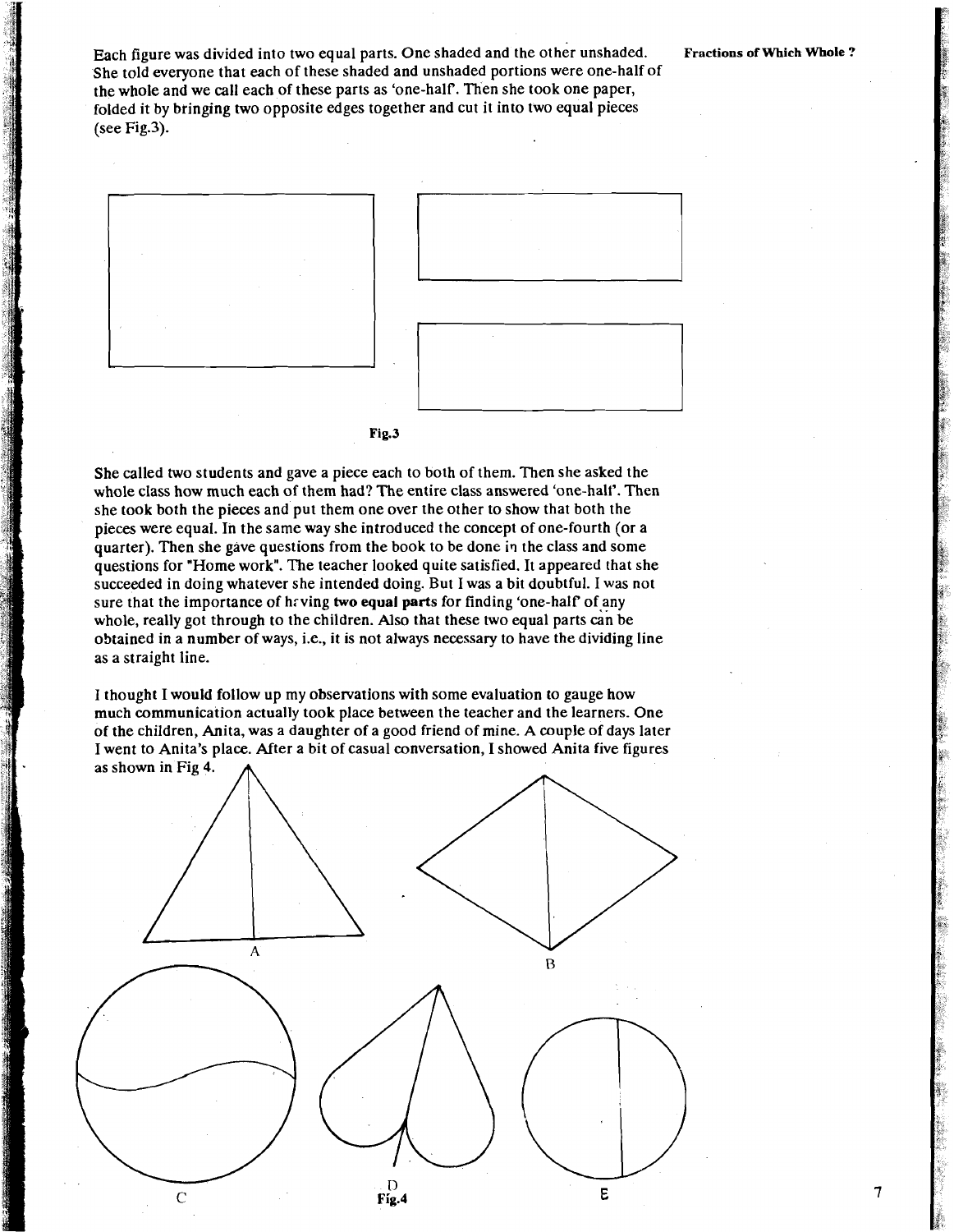#### **Example 1**

| I        |                      | Anita, tell me which of the following figures are divided into two<br>equal parts (equal halves).                                                |
|----------|----------------------|--------------------------------------------------------------------------------------------------------------------------------------------------|
| Anita    |                      | Fig. A B and E are divided into two equal parts.<br>Fig. C is not and um D is also divided into two equal parts.                                 |
| $\bf{I}$ | $\ddot{\phantom{a}}$ | Are you very sure that $C$ is not divided into two equal parts and $E$ is<br>divided into equal parts?                                           |
| Anita    |                      | Yes Auntie, I am very sure.                                                                                                                      |
| $\bf{I}$ | :                    | O.K., let's take a paper cutting in the shape of C. I will cut it along<br>the curved line drawn. So now we have these two cuttings (see Fig.5). |





**Fig.5** 

Now, what happens if you put one cutting over another?

Does the first cutting cover the second one completely?

**'Anita** : Yes Auntie.

<sup>I</sup>: That means the two cuttings are equal.

Anita : Oh! yes, even these two parts are of the same size. Now I know C is also divided into two equal parts.

I felt happy, as Anita herself came out with the answer. Then I took up Fig. E with her. Although difference in the two parts in E was not too obvious but, I could . convince her with the help of a paper cutting that the two parts are not equal, I took up two more figures like the one shown in Fig. 6 with her. But now Anita





Fig.6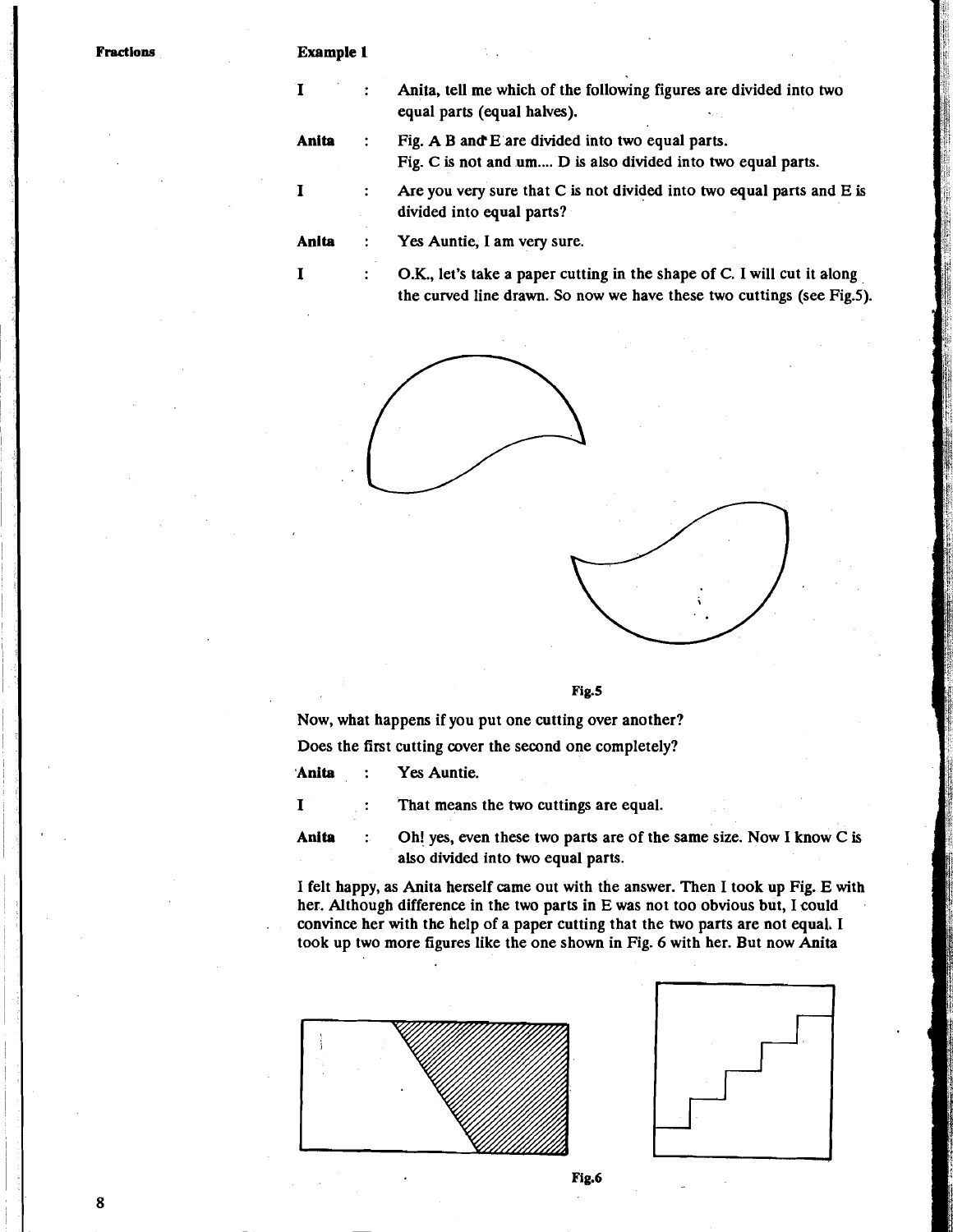**looked** very confident and took no time in giving me the **correct** answers. **Fractions of Which Whole** ?

--

ğ

#### Why do you think Anita thought C had not been divided in half.

Anita's problem about E was not unique. It is usually seen that unless it becomes too obvious, as in Stage **IV,** Fig.7, a child would continue saying upto Stage 111, that the



two parts are equal. This shows that while introducing 'one-half' of a whole in the *State of the shows if one put* class stress should be given on getting two equal parts and it should be shown to the over the other cov class, stress should be given on getting two equal parts and it should be shown to the **Overthe Office** Ores and it is a property of the **COMPLE** children when actually two parts are equal. In this connection here we suggest two simple activities which a teacher can take up in the class.

- **Example 2** : Take one big piece of paper and 3-4 smaller pieces of papers. Ask children to find which pieces are halves of the bigger paper.
- Example 3 : Take a ribbon. Ask two boys in the class to share it between themselves so that each of them get half a ribbon. Once they have done it you can make them check whether the two pieces are equal.

Also, a teacher needs to involve the learners in some more activities like dividing different shapes as circle, square or a triangle into two equal parts in 3 or 4 ways. Children should not only experience dividiog a square, triangle, rectangle etc. into two equal parts. They should also realise that if there are ten cars in a race and five fail to finish then half the number of cars have failed to finish.  $\mathcal{L}^{\text{max}}$ 

To start with, you could introduce situations where equal sharing is possible. For example, if two children share 10 sweets equally, each has one-half of the sweets, so one-half of 10 equals 5. Ask the children to put out a set of 6 or 8 or 12 bottle tops, chalk pieces or; other objects and\*ask them to remove half of them. How many objects have they? Discuss it with them. .

El) List two other activities to check that the importance of having two equal parts for finding half of any whole has really got through to children.

The concept of  $\frac{1}{4}$ ,  $\frac{1}{3}$ ,  $\frac{1}{6}$ , etc. can be introduced in the same manner.

Here are some suggestions for activities, that you may find useful.

Example 4 : Take a paper cutting of any of the shapes in Fig. 8.

Fold it by bringing two opposite edges together. Press it at the fold. Now unfold the paper. You will find that it has been divided by a line into two equal parts i.e., each part when laid one on top of the other, covers the other one completely. Each part is one half of the whole. Repeat the activity by folding the paper once again the same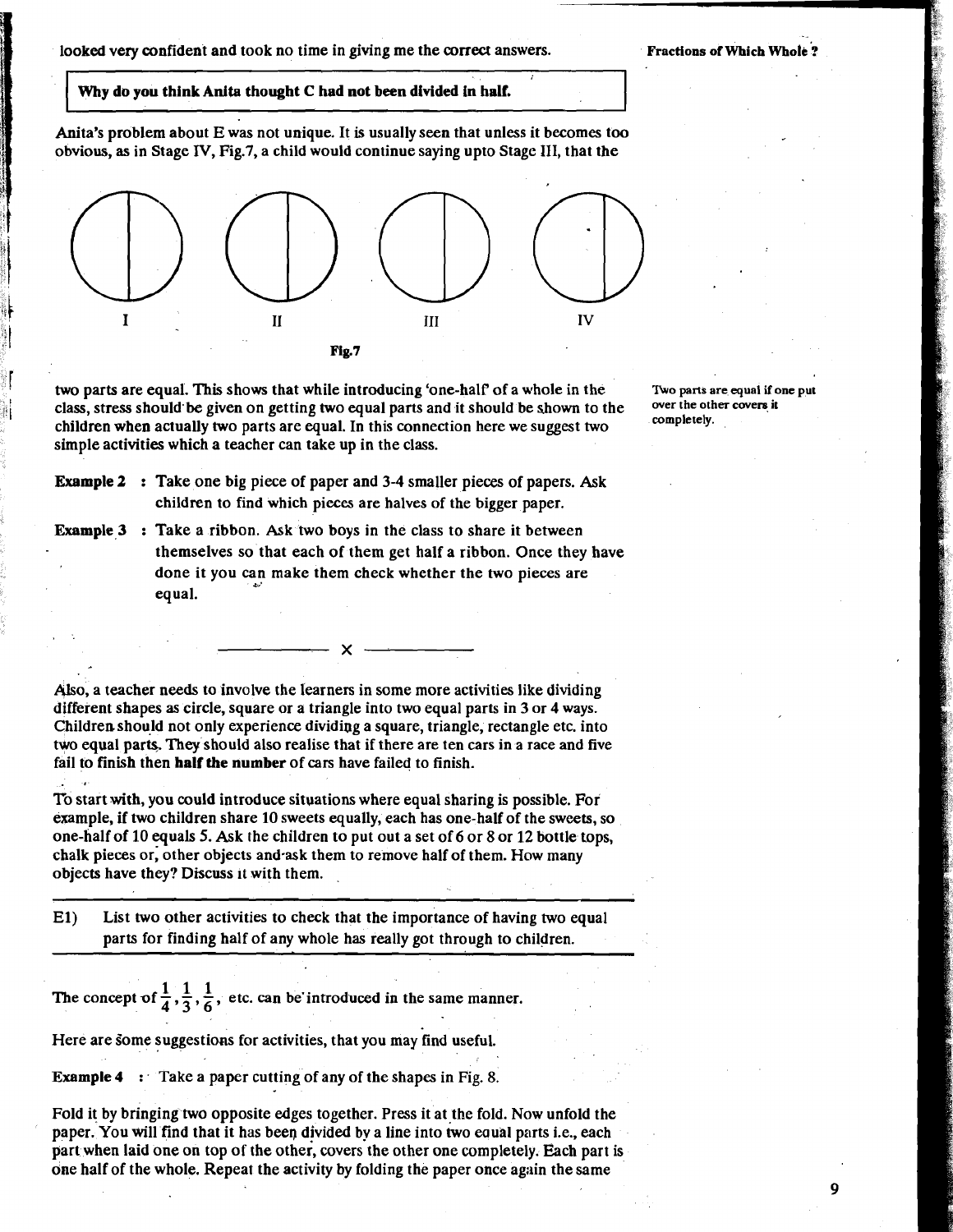

way and the paper is divided into four quarters. Continuing in this way you could familiarise them with  $\frac{1}{2}$ ,  $\frac{1}{4}$ ,  $\frac{1}{8}$ ,  $\frac{1}{16}$ , etc.

Note that the square and rectangle can be folded into eighths in different ways, e.g. see Fig.9.

 $\boldsymbol{\mathsf{x}}$ 









 ${\bf Fig.9}$ 

Childred find this activity easy and interesting to do. But they may not find it easy to extend this activity to show 1/3. In this case you can help the students in folding the

paper into 3 equal parts and then show  $\frac{1}{3}$ ,  $\frac{1}{6}$ , ...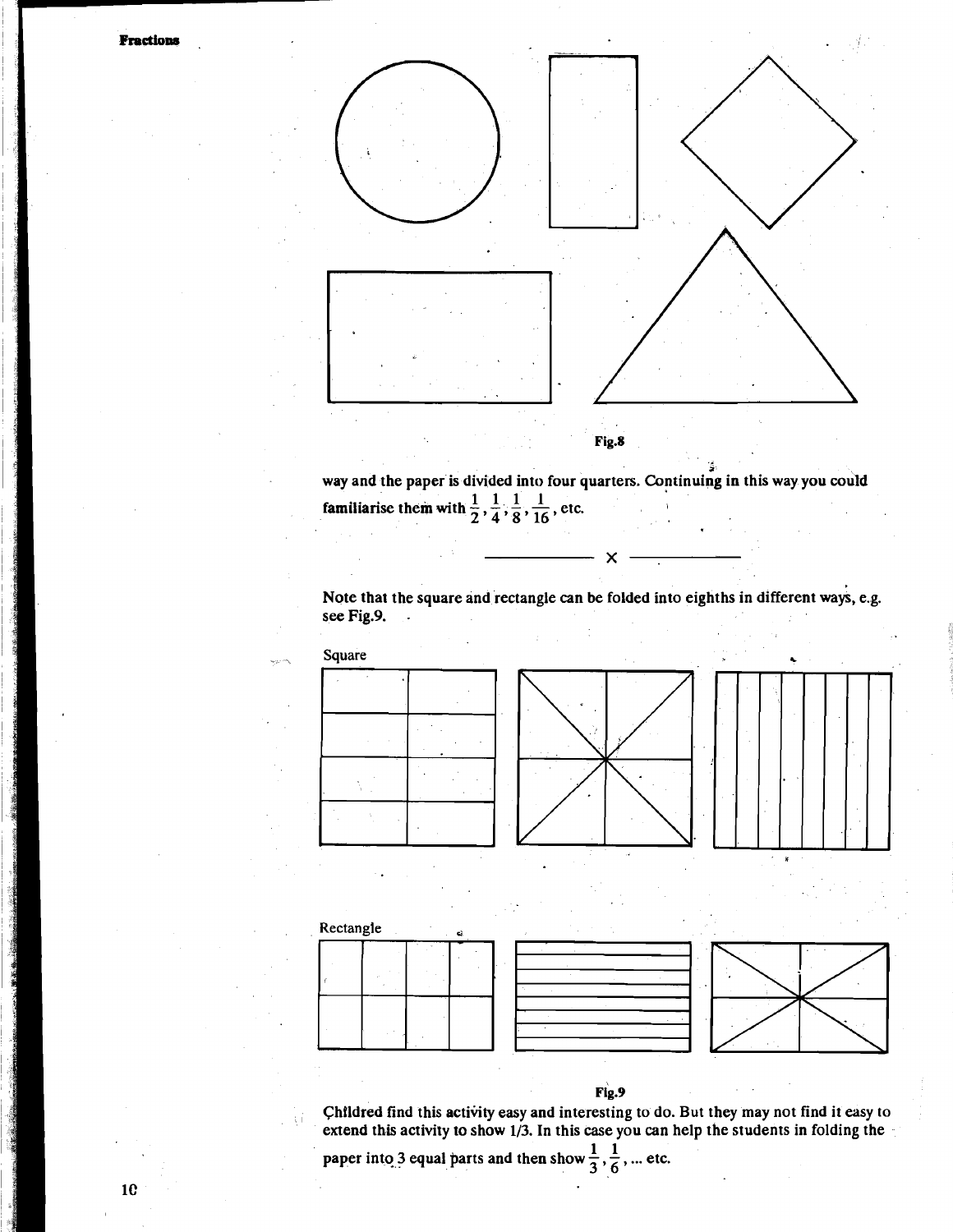-



 $\cdot$  Fig.10 His answer to the problem was (a)  $\frac{3}{4}$ , (b)  $\frac{2}{5}$ , (c)  $\frac{1}{4}$ ,  $\frac{1}{4}$ .

- E2) a) What do you think Ankit's problem was?
	- b) Is this a very common problem with children?
	- c) How would you help him clarify his concepts?
- E3) How would you help a child show  $\frac{1}{3}$ ,  $\frac{1}{6}$  by paper folding?
- **124)** Can you suggest an activity to help a child get the idea of  $\frac{1}{5}$ .
- **E5)** How will you evaluate the success of your method of teaching fractions in your class?

@

 $(c)$ 

What you may have realised **from** the above observation is that relating a part to a whole is another point of confusion that children face. We will address this problem in the following section.

1.

### **123 WHOLE AND PART**

**The** obstacle for understanding fractions is that it cannot be thought of **as** a separate, independent entity. Fractions have meaning only in relation to the whole to which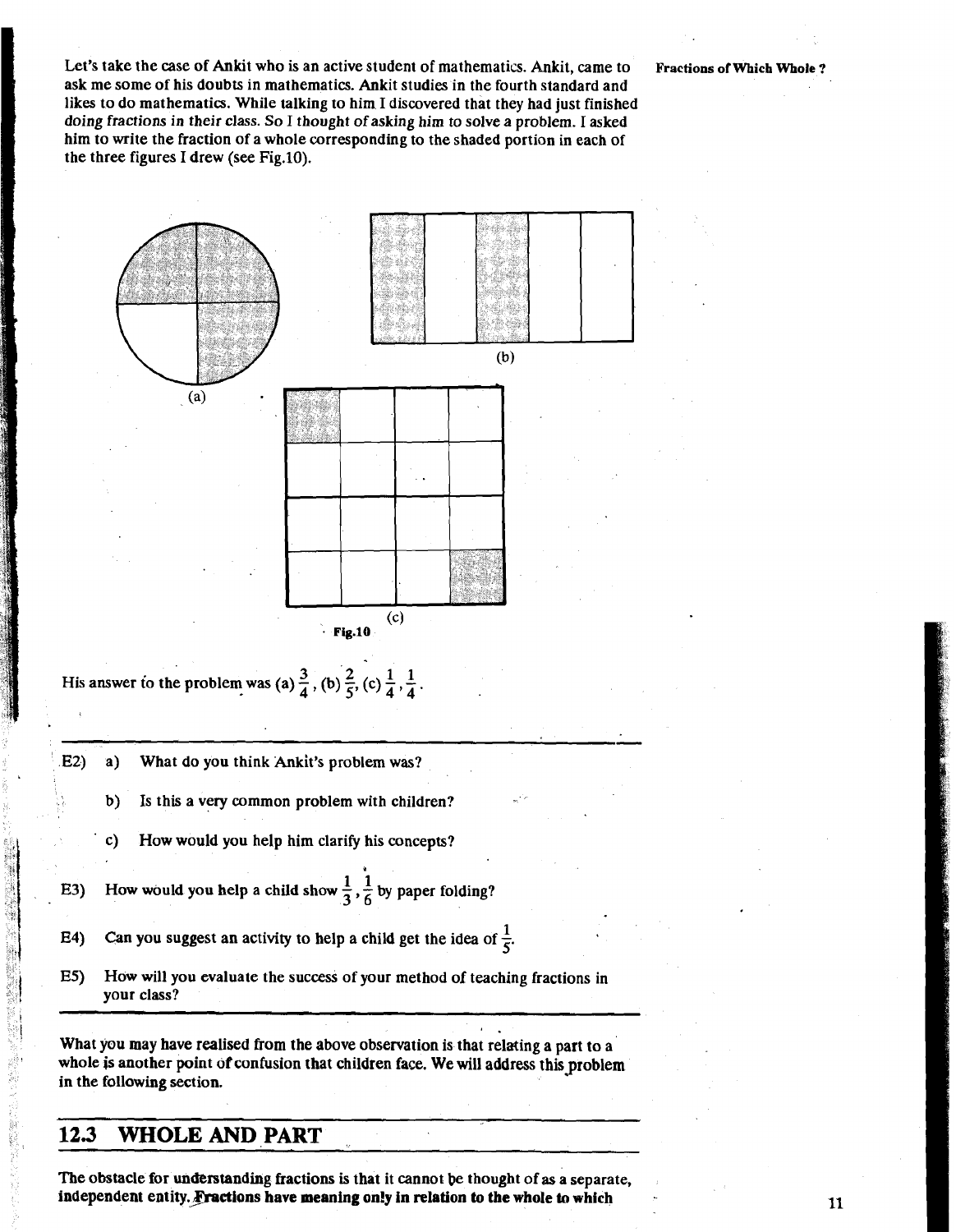**Fractions** 





**they apply.** To recognize a fraction of something, we need a concept of the whole. You would agree with me when I say that three quarters (three-fourths) may be the expression of a single whole being divided into four equal parts, of which three have been chosen; or it may be the expression of the fact that there were four members/objects in a set out of which three members/objects have been taken; or, somewhat differently, it may imply that three whole have been divided into four equal parts. While these aspects lead to the same numerical result, you should bear in mind that they are different concepts and children need guidance in relating to them.'

After talking to few teachers and parents it is felt that when children are given a single whole it is easy for them to understand the concept of 'part' and 'whole'. But when they are asked to find the part of a whole consisting of a collection of objects, say ten cars or five chairs, then they find it difficult to write the part of this whole. We could overcome such problems if we always refer to the whole to which any fraction applies. We should not talk about a quarter, but about a quarter of an apple, a quarter of a metre, or a quarter of twelve, and so on. Also, to start with we can introduce this concept restricting our discussion to a single whole.

In this regard some activities may be undertaken by the teacher in the class. Here is an activity, that was observed in a class, which I would like to share with you. Consider the following situation.

| Example |  |
|---------|--|
|---------|--|

| Teacher :    |                | Here is an apple cut into four equal pieces/parts, When I put all<br>these four parts together (showing it), I get the whole of the apple.<br>(see Fig. $11$ ) |
|--------------|----------------|----------------------------------------------------------------------------------------------------------------------------------------------------------------|
| Teacher :    |                | Mohan, come here and take one piece. What part of an apple have<br>you got?                                                                                    |
| Mohan        |                | One                                                                                                                                                            |
| Teacher:     |                | Out of how many parts?                                                                                                                                         |
| Mohan        | $\mathbf{r}$   | One out of four parts.                                                                                                                                         |
| Teacher:     |                | Can you tell me what fraction of an apple have you got?                                                                                                        |
| Mohan        | $\ddot{\cdot}$ | Yes, madam, I have one-fourth of an apple.                                                                                                                     |
| Teacher:     |                | O.K., now take this second piece also. How much have you got<br>now?                                                                                           |
| Mohan        |                | I have got two pieces now.                                                                                                                                     |
| Teacher :    |                | Out of how many pieces?                                                                                                                                        |
| Mohan        |                | I have two out of four.                                                                                                                                        |
| Teacher:     |                | You have two out of four pieces. Now can you say this in terms of<br>halves?                                                                                   |
| Mohan        | . .            | Yes, Madam, I have got half of an apple now.                                                                                                                   |
| Teacher :    |                | Take one more piece and tell me the part of an apple you have got                                                                                              |
| Mohan        | $\ddot{\cdot}$ | Now, I have three pieces out of four.                                                                                                                          |
| Teacher:     |                | That means you have three-fourths of an apple now.                                                                                                             |
| <b>Mohan</b> |                | Yes, Madam.                                                                                                                                                    |
| والحدامين    |                |                                                                                                                                                                |

**Fig. 11**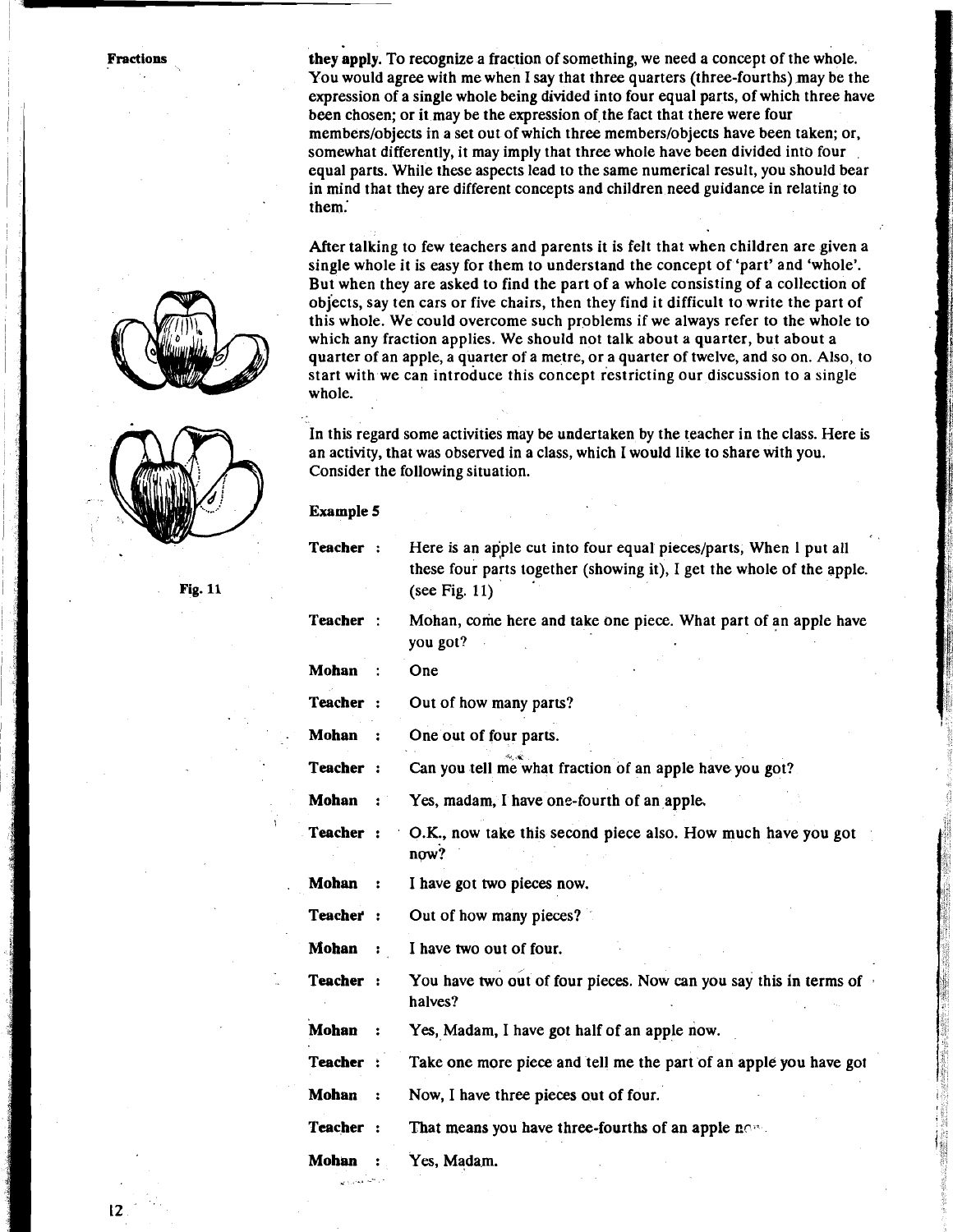.

**Teacher** : Mohan, now has three parts of an apple out of four parts, and these **Fractions of Which Whole** ? four parts, when put together make one whole apple. So this is how we obtain three-fourths of a whole. The whole in this case being an apple.

The teacher then involved all the children in various activities with different objects like piece of paper, piece of bread, biscuit, chapati etc., whatever she could gather in her class. She showed  $\frac{1}{2}$ ,  $\frac{1}{4}$ ,  $\frac{3}{4}$ , to all the children with the help of these objects. In between she asked them a few ques 'ons. After she made them answer all the questions she looked quite satisfied.

As we have mentioned earlier children have problems in relating a part to a whole when the whole is a collection of objects. It is therefore necessary that we acquaint a learner with different possible whole. Once we feel that children are confident about a part-whole relationship with respect to a 'whole' consisting of a single object we can extend our discussion to other types of 'whole'.

Let's take up once again the problem of three-fourth of a whole and see how many other types of 'whole' we can acquaint a learner with.

1. A whole consisting of more than one but fewer than four objects

Three cakes to be shared equally by four children.

 $\overline{\phantom{a}}$   $\overline{\phantom{a}}$   $\overline{\phantom{a}}$   $\overline{\phantom{a}}$   $\overline{\phantom{a}}$   $\overline{\phantom{a}}$   $\overline{\phantom{a}}$   $\overline{\phantom{a}}$   $\overline{\phantom{a}}$   $\overline{\phantom{a}}$   $\overline{\phantom{a}}$   $\overline{\phantom{a}}$   $\overline{\phantom{a}}$   $\overline{\phantom{a}}$   $\overline{\phantom{a}}$   $\overline{\phantom{a}}$   $\overline{\phantom{a}}$   $\overline{\phantom{a}}$   $\overline{\$ 

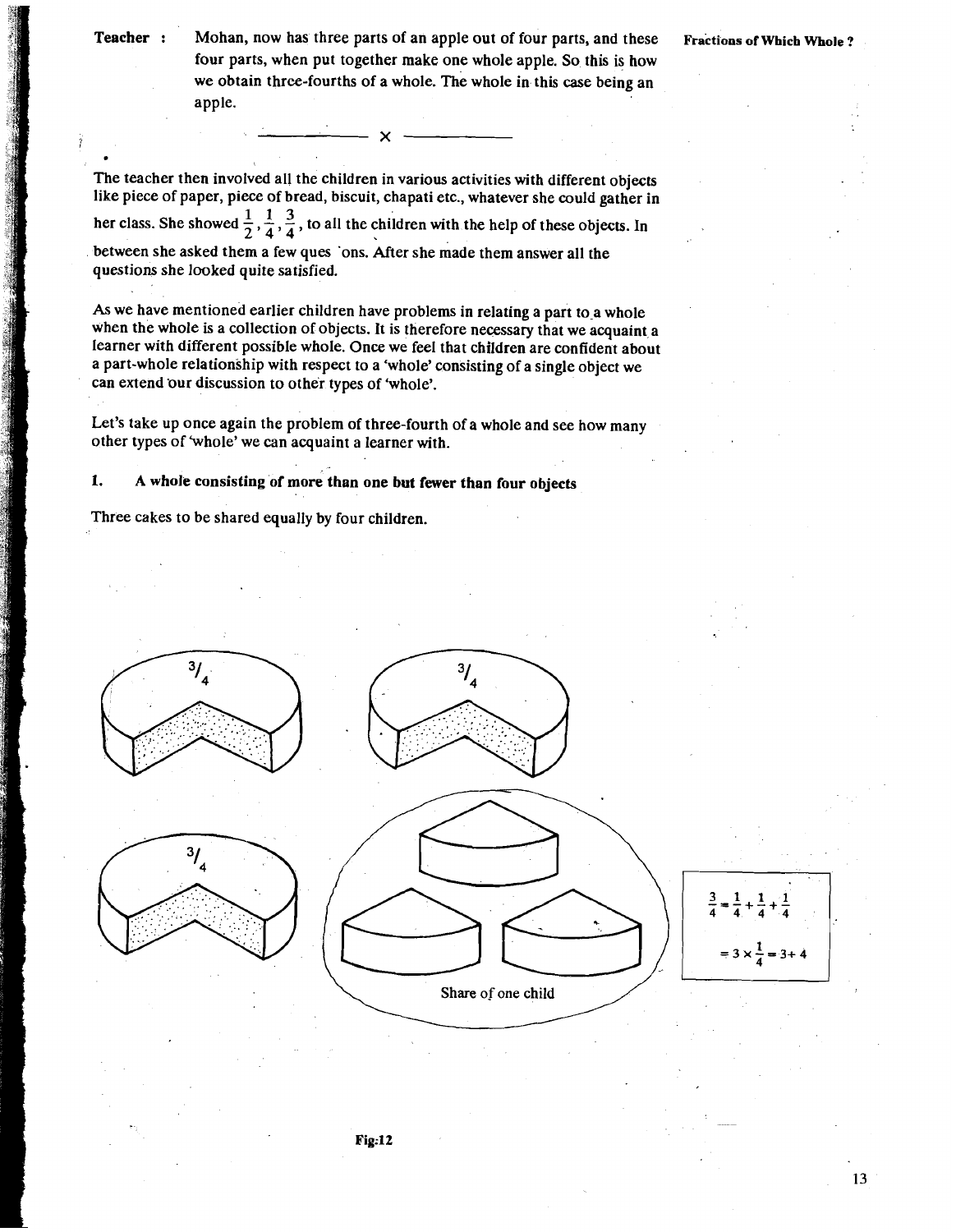**Fractions** 

2. **A whole consisting of exactly four objects** -



**3. A whole consisting of more than four objects and where the total is exactly divisible by four** 



Twelve marbles. three quarter of which are black i.e., nine are black.

**Fig. 14** 

Teacher can take up activities in the class with each of the 'whole' mentioned above. Here we give one for you. Let's look at the following situation.

| <b>Example 6:</b> | Teacher brought some biscuits and toffees in the class and started<br>interacting with the children. She called one boy Mohan near her. |
|-------------------|-----------------------------------------------------------------------------------------------------------------------------------------|
| Teacher:          | Now here are four biscuits and I give three biscuits to Mohan, then<br>how much has he got?                                             |
| Students:         | He has got three biscuits.                                                                                                              |
| Teacher:          | Out of how many?                                                                                                                        |
| Students:         | Out of four.                                                                                                                            |
| Teacher:          | Mohan, can you write on the board the fraction of biscuits you have<br>got.                                                             |
| Mohan             | Yes, madam. (He wrote $\frac{3}{4}$ on the board.)                                                                                      |
| Teacher :         | So, can we say that he has three-fourths or oiscuits.                                                                                   |
| <b>Students:</b>  | Yes, Madam.                                                                                                                             |
| Teacher:          | So three-fourths in this case is three biscuits out of four biscuits.<br>Can you tell me what is our whole in this case?                |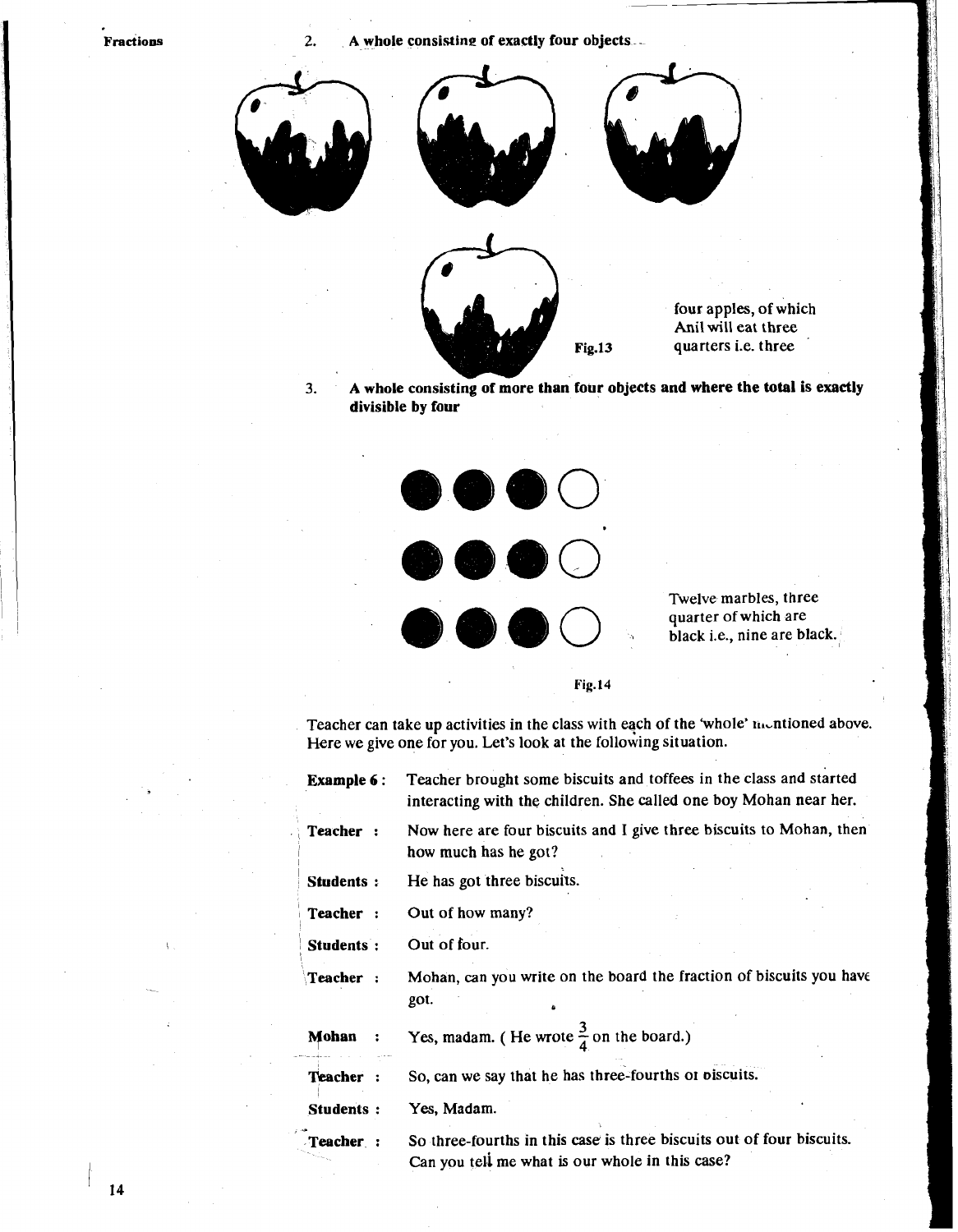After a bit of silence in the class. **Fractions of Which Whole** ?

**One boy** : It's biscuits.

**Teacher** : How many biscuits?

**BOY** : Four biscuits.

**Teacher** : Good! So, our whole here is a set of objects namely, four biscuits.

Teacher again took five toffees and gave two toffees to Renu. Then she did similar exercise with the children. She asked them many questions and made them say that the 'Whole' in this case is five toffees taken together. Then she did few more exercises with them and gave them some problems ta solve.

This way students can be exposed to different wholes.

E6) Similarly, suggest one activity each for other types of wholes mentioned above.

We now end this unit by giving a summary of what we have discussed in it.

### **12.4 SUMMARY**

In this unit we have tried to bring the following points.

1) Children aged between 8 to 10 years usually have very confused ideas 'about 'half. Every piece of a whole is half for them. They do not realise the importance of having two equal parts for finding 'one-half of any whole. Also, for many of them the dividing line has necessarily got to be a straight line. Such misconceptions could be avoided to a great extent if children are given various activities in the class with the help of different concrete objects easily available around them. They can be involved in dividing different shapes such as circle, square or a triangle etc. into two equal parts in 3 or 4 ways. Once they divide a thing into halves they can be asked to check if both the parts are equal.

! Relating a part to a whole is another major problem with the children of this age group. They do not realise that fractions have meaning only in relation to the whole to which they apply. To overcome such problems we should always refer to the whole to which any fraction applies. It is also necessary that we acquaint a learner with different possible wholes by taking up various activities in the class.

### **12.5 COMMENTS ON EXERCISES**

- El) i) Give a piece of bread, or a chapati to a child and ask her to take half of it. After she does it let her check that both the halves are equal.
	- ii) Children can be given shapes of flat clay or paper and asked to divide them up between two, either by cutting, folding, or drawing.
- **E2)** a) Ankit viewed at the four squares (with darker boundaries) within the bigger square as four wholes. He looked at them separately and answered. He could not visualise the four squares as part of the same whole i.e. the bigger square. It is a problem of relating part to a whole.